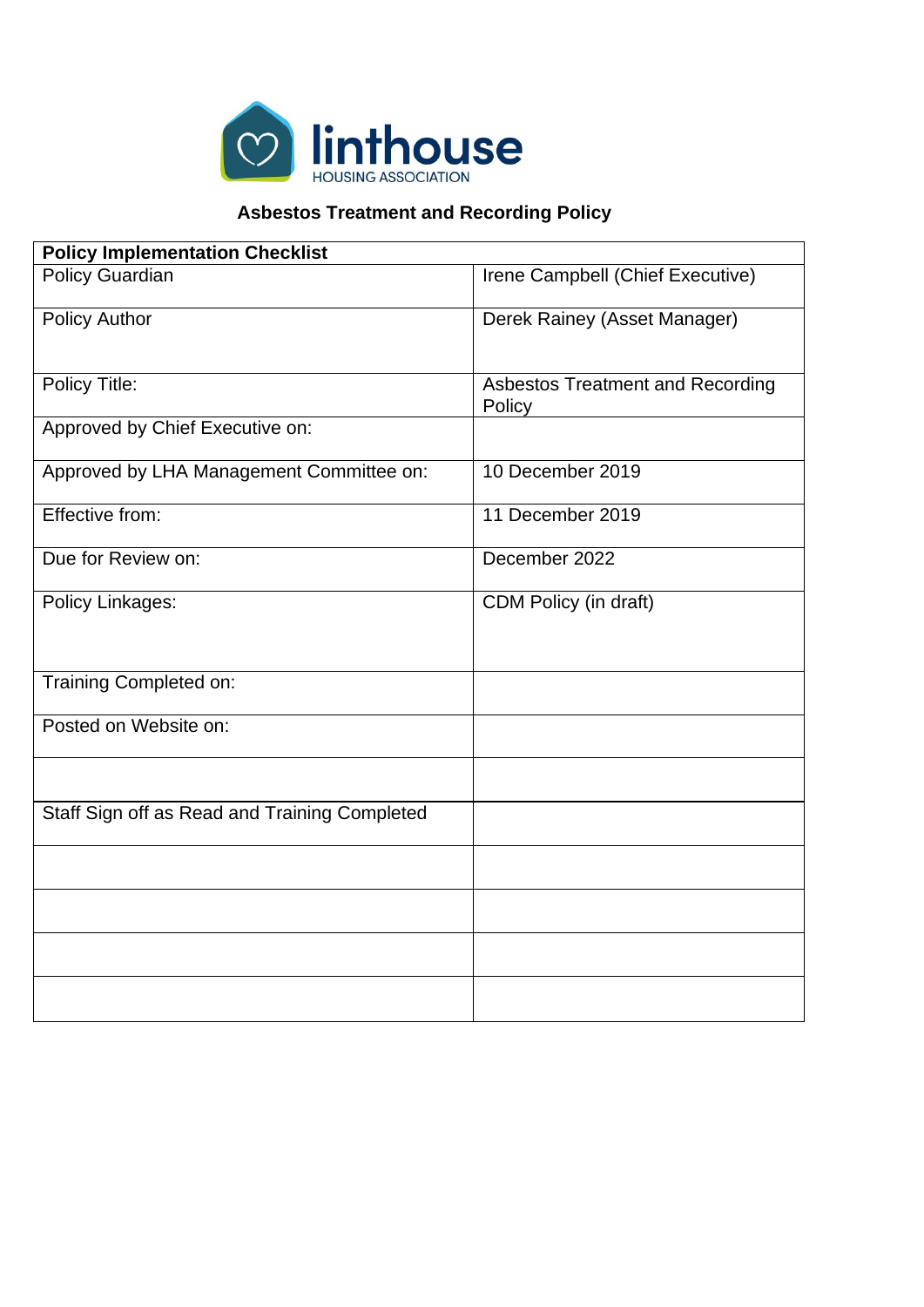## **Table of Contents**

| 1.4 |                                                                              |  |
|-----|------------------------------------------------------------------------------|--|
| 1.5 |                                                                              |  |
| 1.6 |                                                                              |  |
| 1.7 |                                                                              |  |
|     |                                                                              |  |
|     |                                                                              |  |
|     |                                                                              |  |
| 2.1 | Health and Safety at Work Etc. Act 1974: General Duty on Employers 5         |  |
| 2.2 | Management of Health and Safety at Work Regulations 1999: Risk Assessments 5 |  |
| 2.3 | Construction (Design and Management) Regulations 2015: Construction Work 5   |  |
| 2.4 | Control of Asbestos Regulations 2012: Preventing and Reducing Exposure6      |  |
|     |                                                                              |  |
| 3.1 |                                                                              |  |
|     |                                                                              |  |
|     |                                                                              |  |
| 4.1 |                                                                              |  |
|     |                                                                              |  |
|     |                                                                              |  |
|     |                                                                              |  |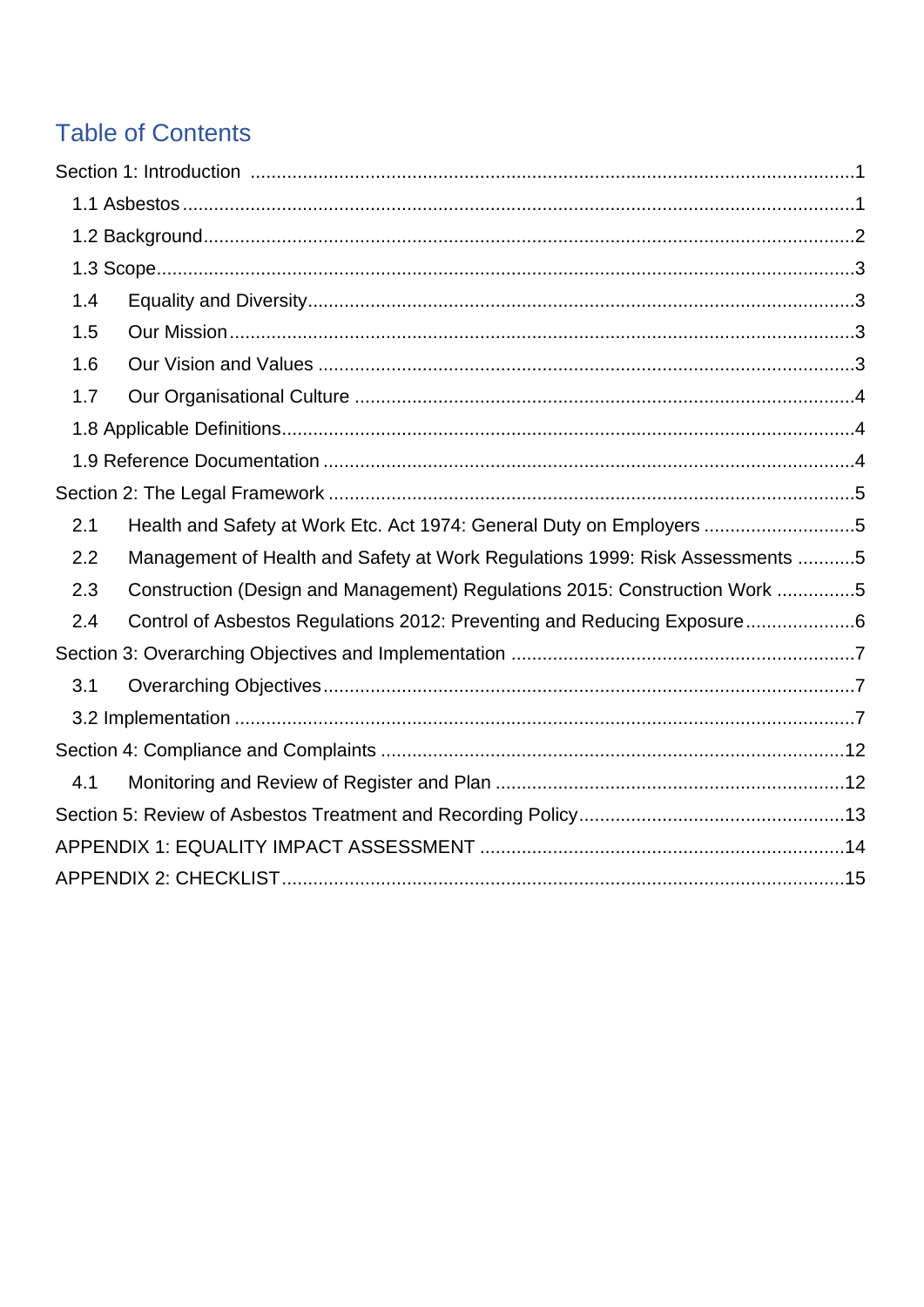## Section 1: Introduction

### 1.1 Asbestos

- 1.1.1 As a social landlord, and factor, we have a duty to ensure the health and wellbeing of our tenants, owner occupiers, staff, contractors and all other users from asbestos present in our properties.
- 1.1.2 The Control of Asbestos Regulations 2012 came in to force on 6 April 2012, updating the previous asbestos regulations, in order to take account of the European Commission's view that the UK had failed to implement the EU Directive regulating exposure to asbestos (Directive 2009/148/EC). The changes required within the current legislation are fairly limited. The 2012 Regulations require that some types of non-licensed work containing asbestos now have additional requirements i.e. notification, medical surveillance and record keeping by the licensed contractors. All other requirements, however, remain unchanged.
- 1.1.3 The regulations relate to non-domestic properties and communal areas of domestic properties. The Association's Asbestos Register will contain information relating to all of its stock where asbestos is present or may be present i.e. housing and lock-ups. Under Regulation 4 of the 2012 Regulations, the Association has a "duty to manage" any asbestos found or suspected in non-domestic properties, i.e. lock-ups, and to protect anyone using or working in the premises from the risks to health that exposure to asbestos can cause.
- 1.1.4 The Policy aim is to outline to staff how an assessment of risk will be made, how to determine the presence of Asbestos Containing Material ('**ACM**') and the treatment and information provided to contractors who may be required to undertake work in the proximity of ACMs.
- 1.1.5 The Association will expect the licensed contractor to determine if the works are licensed or nonlicensed. Any asbestos works requiring to be carried out will be conducted by a licensed contractor, including asbestos removal, all work with sprayed asbestos coatings and asbestos lagging, and most work with asbestos insulation and asbestos insulating board. The Association expects its licensed contractor to notify the Health and Safety Executive ('**HSE**') in accordance with the Regulations and will expect any of the licensed contractors acting on its behalf to have in place "effective controls" for non-licensed as well as licensed asbestos works.
- 1.1.6 **Note:** In this Policy, Linthouse Housing Association is referred to as "LHA," "we", "us" or "our". Asbestos Containing Material is referred to as "ACM".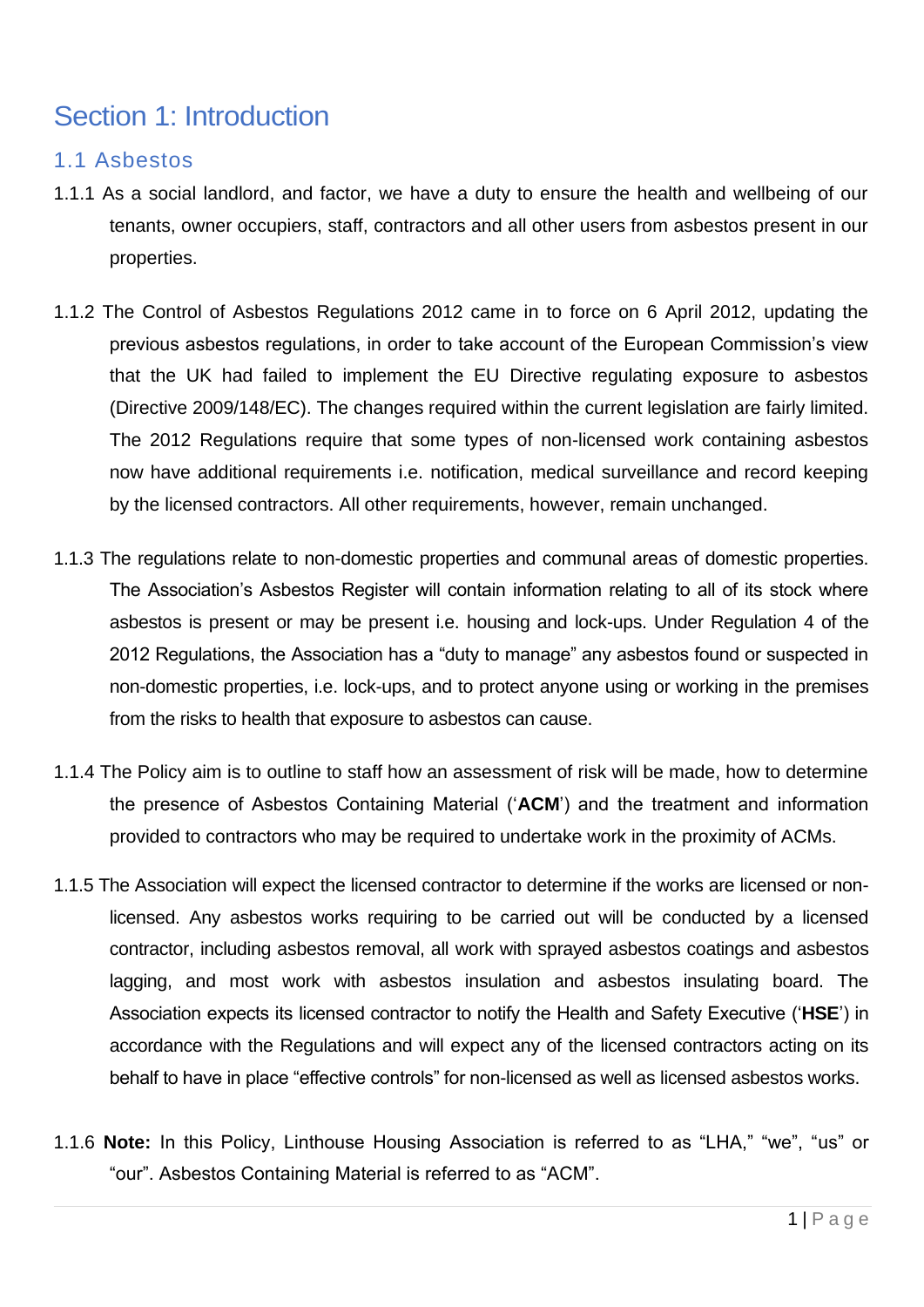## 1.2 Background

- 1.2.1 Asbestos is banned in the United Kingdom due to its carcinogenic properties. Breathing in air containing asbestos can lead to asbestos-related diseases, mainly cancers of the lungs and chest lining. In the past few years the death rate has climbed to over 4000 and now constitutes the biggest single industrial killer in the UK. The number of asbestos related deaths are expected to rapidly increase over the next decade, potentially reaching 7,500 deaths per annum. There is no cure for asbestos-related diseases.
- 1.2.2 Whilst asbestos is banned in the UK, asbestos containing materials continue to be manufactured in other countries, particularly Eastern European countries. The Association therefore requests any of its contractors to exercise caution in this regard.
- 1.2.3 There are three main types of asbestos still found in premises. Whilst all are dangerous, blue and brown are more hazardous than white:
	- Blue Asbestos (crocidolite)
	- Brown Asbestos (amosite)
	- White Asbestos (chrysotile)
- 1.2.4 Whilst it is now illegal to use asbestos in the construction or refurbishment of any premises, many thousand tonnes were used in the past and much of it is still in place. As long as it is in good condition and is not disturbed or damaged there is no risk. It is understood however, that if disturbed or damaged, it can become a danger to health as asbestos fibres are released into the atmosphere.
- 1.2.5 There are some key dates which can be used to assess the potential risk of asbestos in properties. These are as follows:
	- 1992 Brown and blue asbestos banned. Properties constructed or refurbished before this date may contain brown, blue or white asbestos.
	- 1999 Asbestos cement products banned (white asbestos). Properties constructed or refurbished between 1985 and 1999 may contain asbestos cement.
- 1.2.6 The location of asbestos and the risk from materials varies in accordance with the type and condition of the particular material. Some materials are more vulnerable to damage and are more likely to give off fibres than others.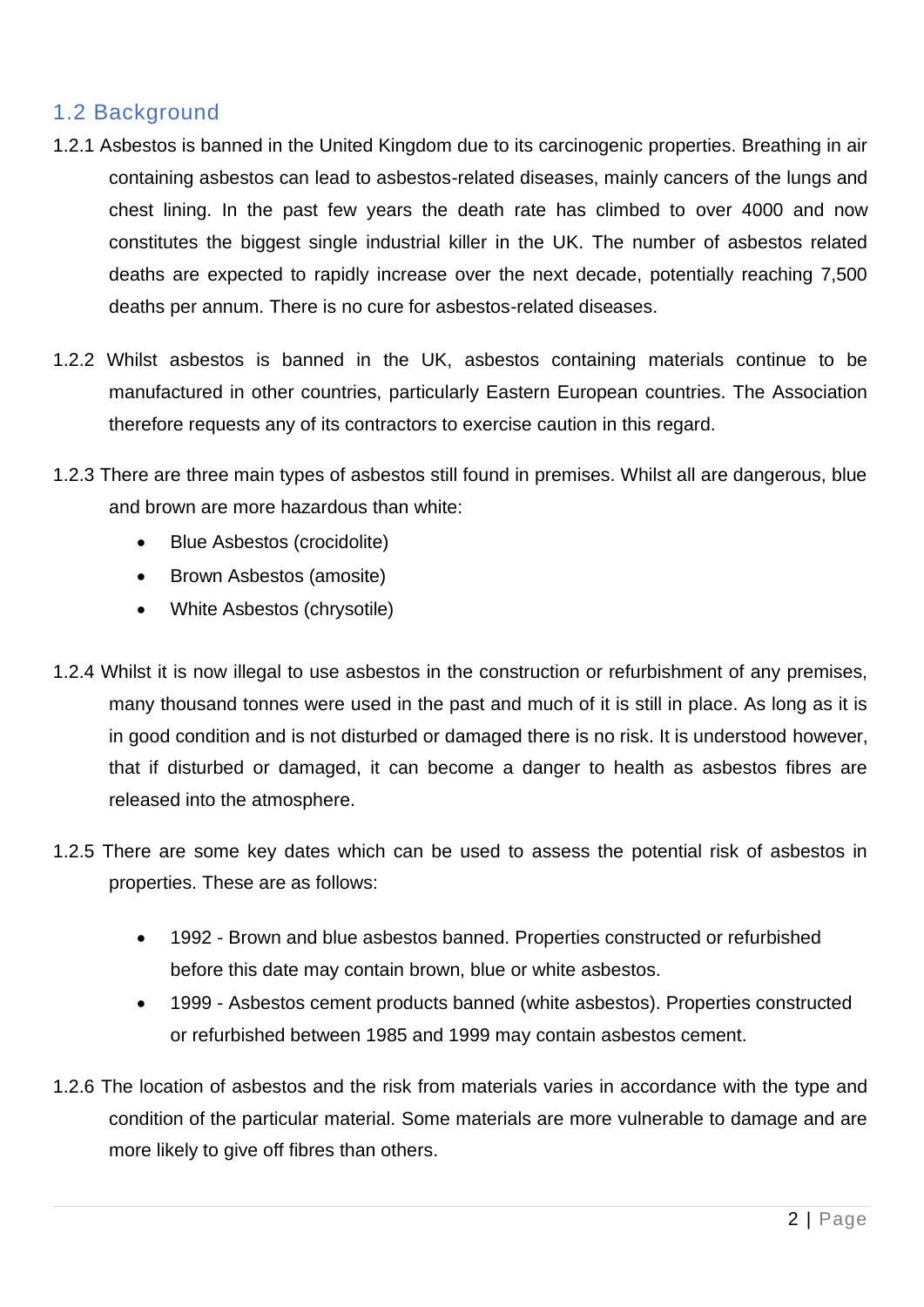### 1.3 Scope

- 1.3.1 This Policy applies to the Association's staff members and any relevant contractors, and outlines their responsibilities with regards to the presence of asbestos in our properties.
- 1.3.2 The Policy sets out the responsibilities of the Association and its contractors to maintain an Asbestos Register, carry out surveys, continuously record and appropriately investigate ACMs, take action to minimise the risks associated with asbestos and to undertake monitoring on a regular basis.

## 1.4 Equality and Diversity

- 1.4.1 Equality and diversity reflect the core values of Linthouse Housing Association and we strive to ensure that they are embedded throughout all of our services, policies and decision making. We are committed to promoting an inclusive and diverse culture that treats every individual with dignity, respect and fairness. We will actively challenge discrimination and empower people to succeed.
- 1.4.2 If you require further information, please refer to our Equality and Diversity Policy.

### 1.5 Our Mission

1.5.1 The Asbestos Treatment and Recording Policy forms part of our mission to: "deliver high quality and cost-effective housing services designed to meet the needs of existing and future customers. To work in partnership with others to create thriving communities that people want to live and work in".

## 1.6 Our Vision and Values

- 1.6.1 Our vision is the creation and sustainment of lasting, unique, vibrant homes in stable, popular and ambitious urban communities. Our vision is underpinned by four core values which we apply to all areas of our business. These are to be:
	- **i. C**ustomer Driven
	- **ii. H**onest
	- **iii. A**ccountable
	- **iv. T**ransparent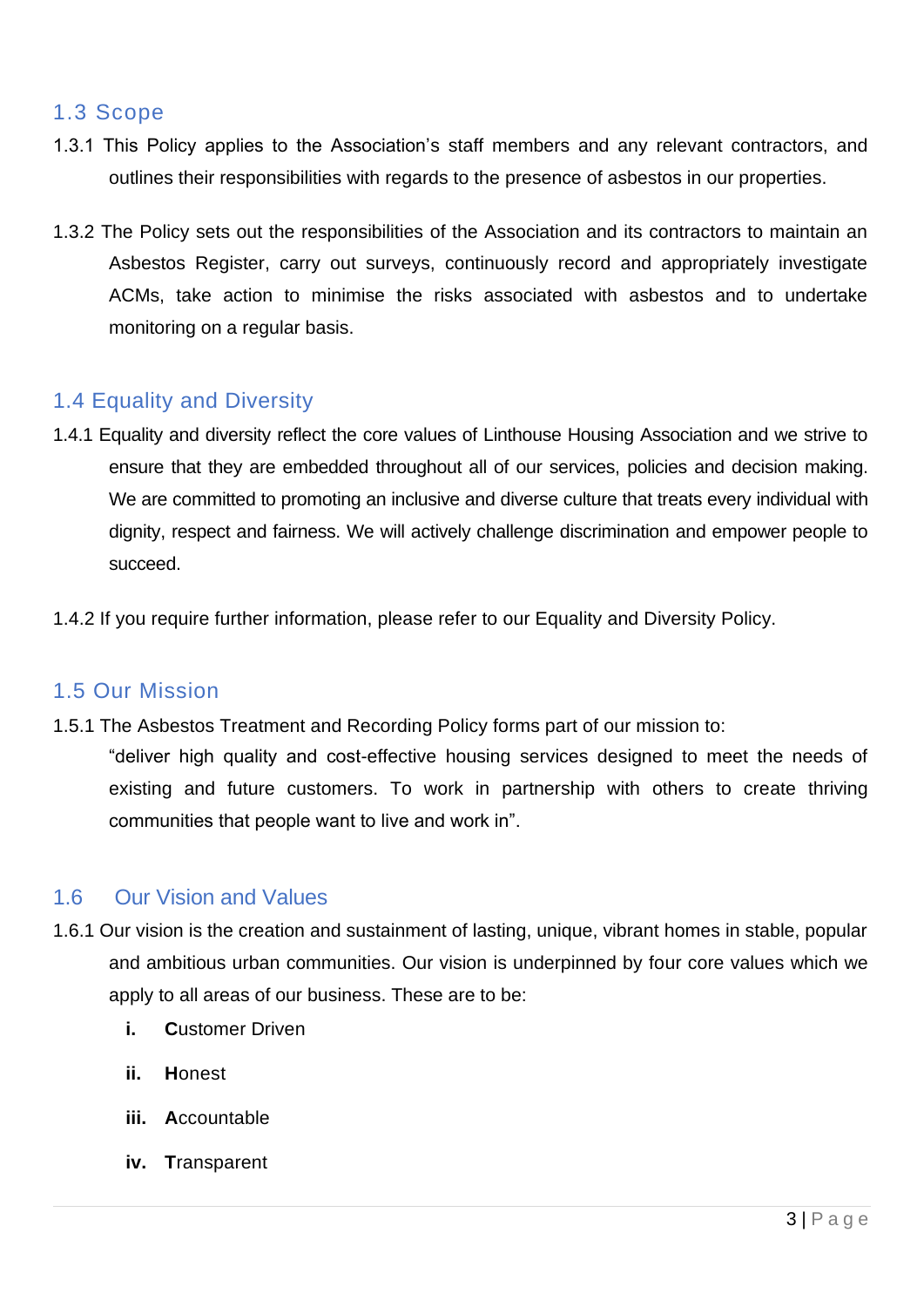## 1.7 Our Organisational Culture

- 1.7.1 Our **C.H.A.T** values as outlined, form the foundation of our **L**isten, **H**ear, **A**ct **(L.H.A)** customer excellence and organisational culture programme. All staff receive training at induction on customer service standards and the organisational culture we promote. This includes reference to our Equality and Diversity Policy and a requirement to treat colleagues, tenants, contractors, service users and any other stakeholders with dignity and respect.
- 1.7.2 The organisational culture we promote is based on finding solutions to suit customer needs regardless of individual differences.
	- **1. Listen**  We are committed to listening to those we do business with, be that our customers, staff, stakeholders, regulators or funders, to ensure that our responses are reflective of what people are saying to us.
	- **2. Hear -** Once we listen and understand the need/demand/offer that is presented, we will ensure that we fully understand what is being said.
	- **3. Act -** Whilst we will think about what we do, we want to be known for acting swiftly to deliver solutions and for always keeping our promises.

## 1.8 Applicable Definitions

### 1.8.1 Duty Holder

Regulation 4 of the Control of Asbestos Regulations 2012 imposes a duty, on the 'dutyholder', to manage asbestos in non-domestic premises. LHA is a 'dutyholder' as defined within Regulation 4. Regulation 4 defines dutyholder as every person who has, by virtue of a contract or tenancy, an obligation in relation to the maintenance or repair of non-domestic premises. The Regulation also defines dutyholder as any person who has control over such non-domestic premises where there is no such contract or tenancy.

### 1.8.2 Non-Domestic Premises

For the purposes of Regulation 4 of the Control of Asbestos Regulations 2012 (duty to manage asbestos in non-domestic premises), legal precedent has defined 'non-domestic premises' as including common areas of blocks of flats.

## 1.9 Reference Documentation

1.9.1 The following reference documents were consulted in the preparation of this policy and procedure: The Control of Asbestos Regulations 2012 – Health and Safety Executive.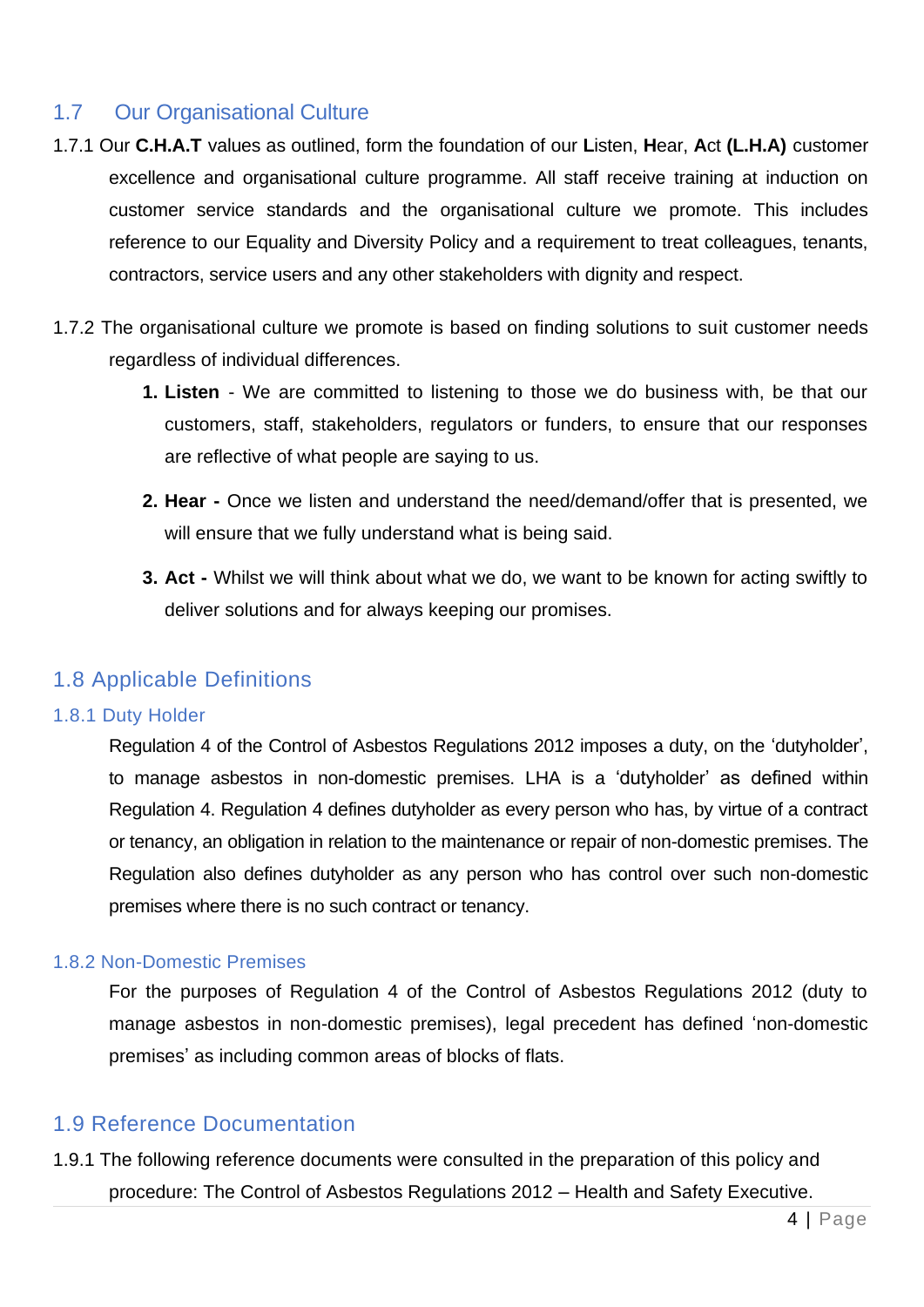## Section 2: The Legal Framework

## 2.1 Health and Safety at Work Etc. Act 1974: General Duty on Employers

2.1.1 The Health and Safety at Work Etc. Act 1974 imposes a general duty on employers to ensure the health, safety and welfare of their employees at work, so far as reasonably practical. This statutory duty is also applicable to others who may be affected by the employer's undertakings (i.e. work activity), such as contractors, tenants, neighbours, visitors and members of the wider general public.

### 2.2 Management of Health and Safety at Work Regulations 1999: Risk Assessments

- 2.2.1 The Management of Health and Safety at Work Regulations 1999 reinforce the Health and Safety at Work Etc. Act 1974 and expand the general duties contained in the latter. Regulation 3 of the Management of Health and Safety at Work Regulations 1999 places a duty on employers to undertake general risk assessments in order to protect persons who may be affected by their work activities.
- 2.2.2 Employers must undertake an assessment of all risks to health and safety arising from their work activity. The aim of such assessments is to establish an effective system of preventative and protective measures. Regulation 5 also imposes a statutory duty on employers to make arrangements to cover the effective planning, organisation, control, monitoring and review of health and safety.

### 2.3 Construction (Design and Management) Regulations 2015: Construction Work

- 2.3.1 The Construction (Design and Management) Regulations 2015 are the main regulations for managing the health, safety and welfare of all construction projects. The 2015 Regulations replaced the Construction (Design and Management) Regulations 2007.
- 2.3.2 The Regulations outline the responsibilities of each dutyholder, to ensure that projects are carried out in a way that secures health and safety. For any works that fall under the CDM Regulations, the Principal Designer must be notified of the presence of asbestos in any of the properties. Staff, customers and contractors must also be informed.
- 2.3.3 Any person carrying out construction works must also have the necessary technical knowledge, experience and training, or at the least be supervised by an individual with the necessary expertise and training.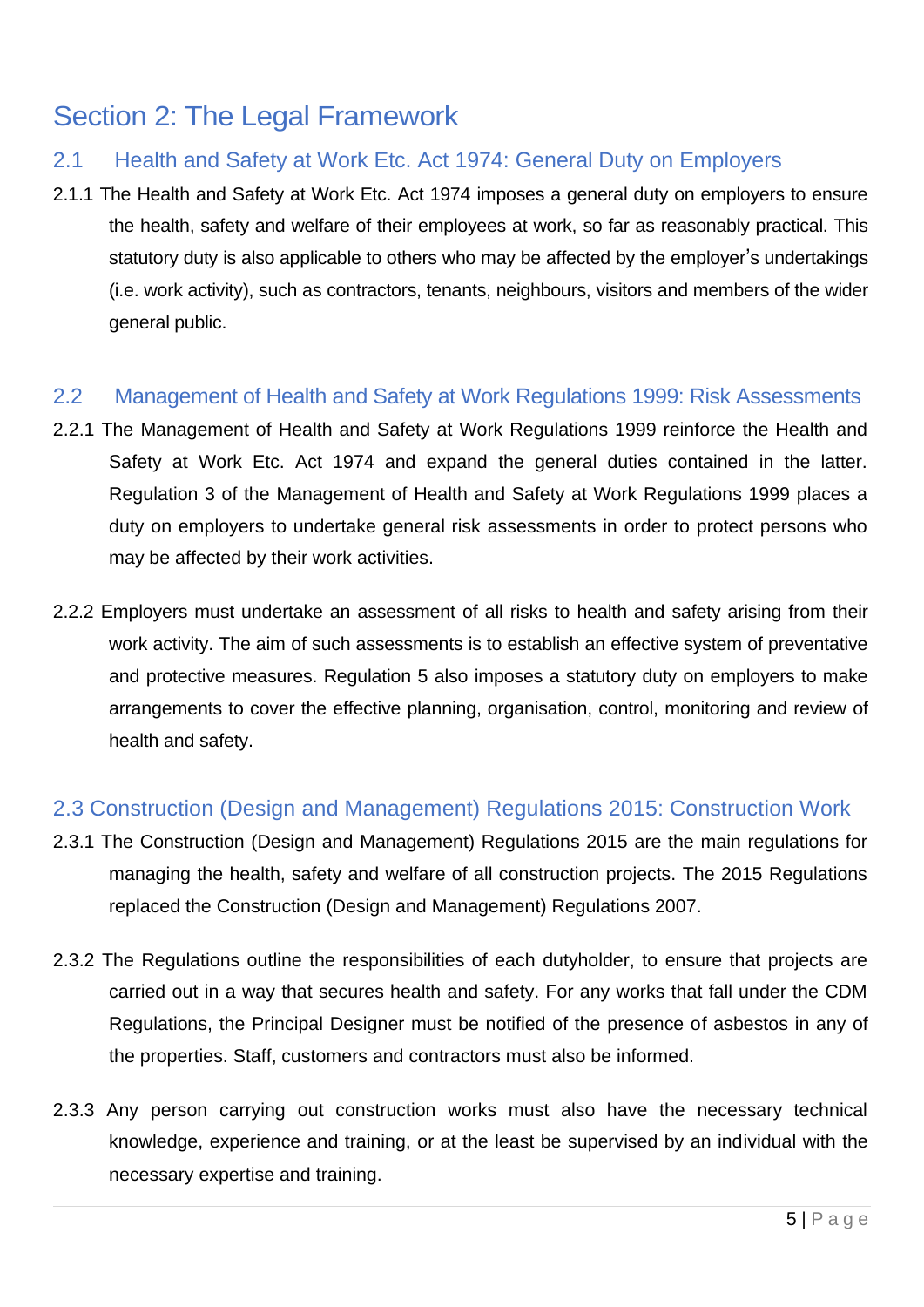### 2.4 Control of Asbestos Regulations 2012: Preventing and Reducing Exposure

- 2.4.1 The Control of Asbestos Regulations 2012 update the previous Regulations and further strengthen requirements to protect workers and others likely to be exposed to asbestos fibres arising from work with ACM. The Control of Asbestos Regulations 2012 is the key piece of legislation, regulating all work concerning ACM. The key objective is to prevent exposure to asbestos arising from work activities and to reduce such exposure where it is not reasonably practical to entirely prevent such.
- 2.4.2 Regulation 4 places a 'duty to manage' on LHA for all of its non-domestic premises. The duty holder (i.e. the Association) is responsible for identifying, locating and managing asbestos in any non-domestic building. Common areas of domestic buildings however, such as flats owned by LHA, fall within the remit of the law. Therefore, we have a legal obligation to survey and manage asbestos in any common areas.
- 2.4.3 The majority of duties are placed on employers; however, a dutyholder also includes those in control of non-domestic premises. It may be interpreted however, that as a landlord, the Association is instructing work to contractors whose place of work is the house where the repair is carried out; therefore, there is a duty for rented properties to comply with this legislation.
- 2.4.4 The requirements placed upon the owners or persons responsible for the maintenance of buildings therefore confers the following duties:
	- Identify asbestos in property and assess its condition
	- A presumption must be made that materials contain asbestos unless there is evidence that they do not
	- Maintain a record of the type, location and condition of ACMS or presumed ACMs in the premises
	- Assess the risk that these materials pose
	- Plan how that risk will be managed
	- Outline steps for putting that plan into action
	- Have a review and monitoring process for the plan
	- Provide information on the location and risk factor to people likely to be affected by its presence (i.e. workers who may disturb the asbestos during maintenance works).

The above information will be identified following asbestos surveys and sampling where required, carried out by a specialist contractor.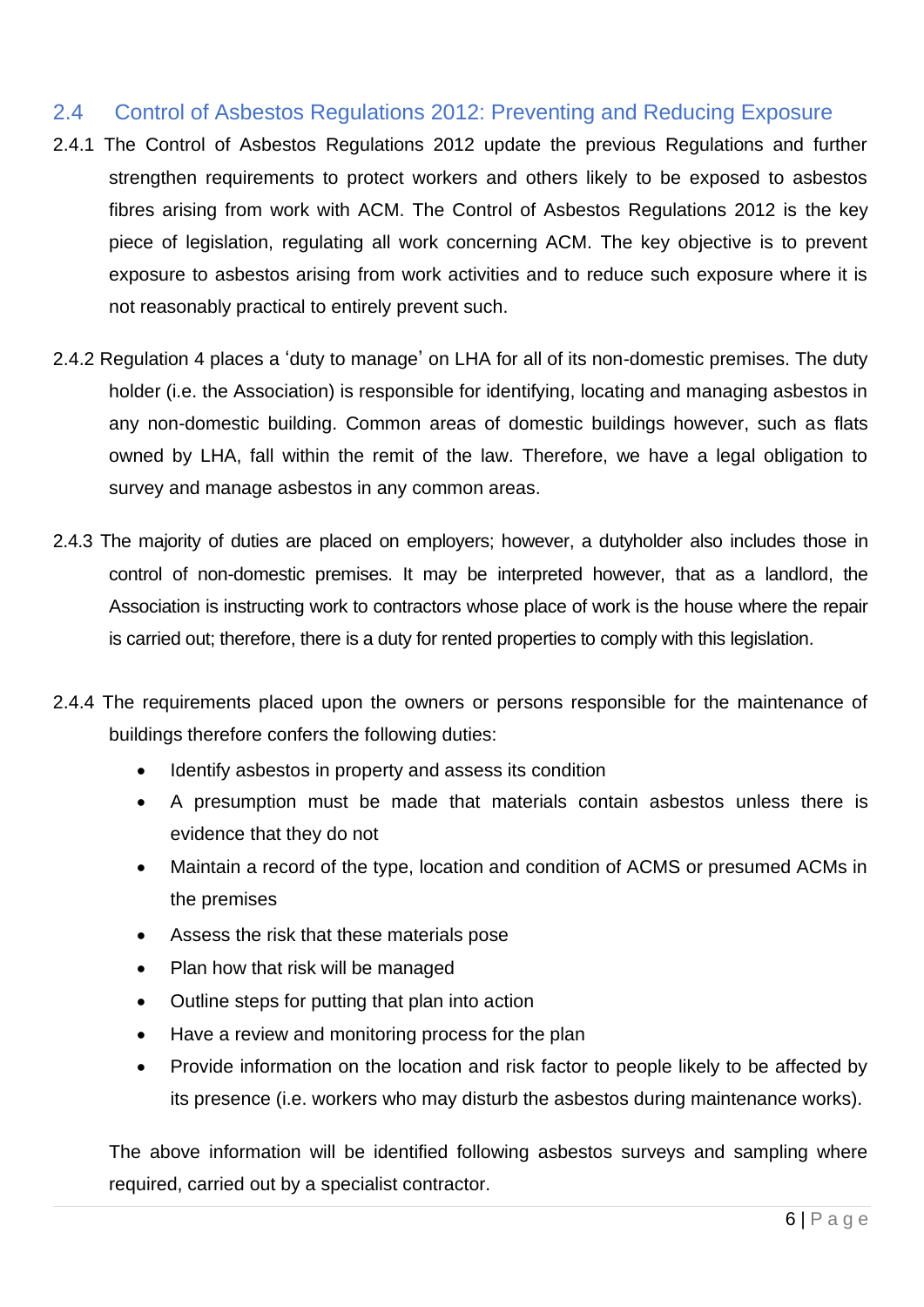# Section 3: Overarching Objectives and Implementation

This section outlines our overarching objectives, and how we will implement these.

## 3.1 Overarching Objectives

- 3.1.1 Our primary aim is to ensure the health, safety and wellbeing of all persons in our properties that may have ACM. We aim to protect the health, safety and welfare of our tenants, owner occupiers, visitors, staff, contractors and the general public, as far as is reasonably practical. In order to achieve our primary aim, we have the following objectives:
	- ensure compliance with all current legislation when dealing with asbestos;
	- take all reasonable steps to identify asbestos that is present in our properties and establish effective systems to subsequently manage any associated risks;
	- provide relevant information pertaining to asbestos safety and ensure that dialogue is maintained with customers;
	- work pro-actively in conjunction with contractors;
	- provide staff with appropriate training to ensure the effective implementation of the Policy; and
	- organise the safe removal of any ACMs in the Association's properties that pose a serious risk to health in line with legislation.

## 3.2 Implementation

### 3.2.1 Asbestos Register

The Association has an established Asbestos Register that is monitored and updated regularly as and when further information on asbestos content within properties becomes known. The Association will require a "clean" certificate prior to updating the Register.

Surveys will be undertaken, on a sampling basis of 5% of our properties per year, within common areas such as communal stairs and roof spaces and any other areas identified as perhaps containing asbestos.

It is reasonable to assume that as the Association's older stock was built largely at the same time that asbestos products were used that asbestos may be present in some of this stock.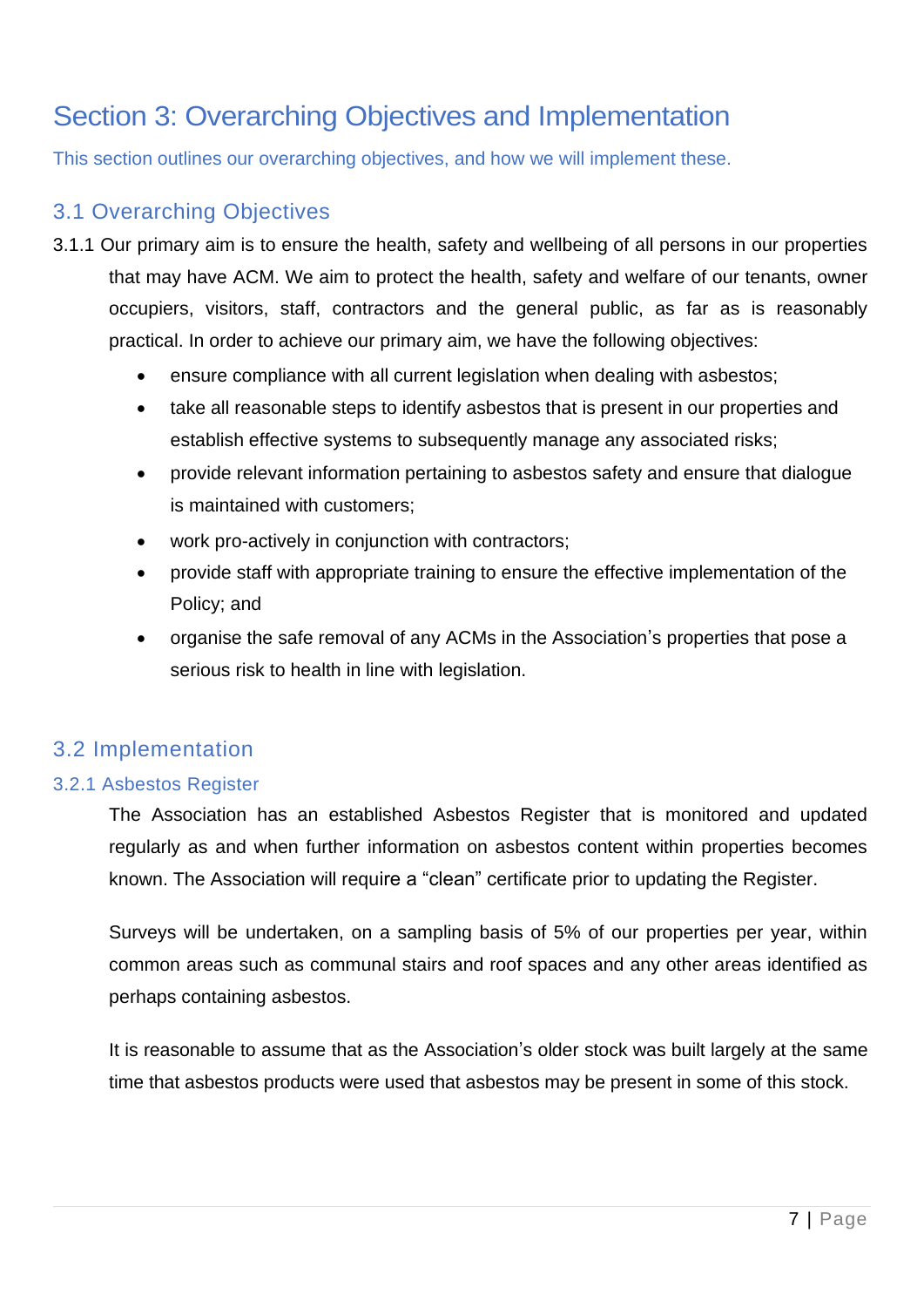#### 3.2.2 Surveys

There are 2 types of surveys recommended by the HSE. These are as follows:

#### *Management Survey*

A management survey is the standard survey. Its purpose is to locate, as far as reasonably practicable, the presence and extent of any suspect ACMs in the building which could be damaged or disturbed during normal occupancy, including foreseeable maintenance and installation, and to assess their condition.

Management surveys will often involve minor intrusive work and some disturbance. The extent will vary between premises and depend on what is reasonably practicable for individual properties, i.e. it will depend on factors such as the type of building, nature of construction and accessibility etc.

Management surveys can involve a combination of sampling to confirm asbestos is present or presuming asbestos to be present.

Samples from each of the suspect ACM found are collected and analysed to confirm or refute the surveyor's judgement. If the material sampled is found to contain asbestos, other similar homogeneous materials used in the same way in the building can be strongly presumed to contain asbestos.

#### *Refurbishment and Demolition Survey*

This type of survey is used to locate and describe, as far as reasonably practicable, all ACMs in the building and may involve disruptive inspection, as necessary, to gain access to all areas, including those that may be difficult to reach. A full sampling programme is undertaken to identify possible ACMs and estimates of the volume and surface area of ACMs made. The survey is designed to be used as a basis for tendering the removal of ACMs from the building prior to demolition or major refurbishment so the survey does not assess the condition of the asbestos, other than to note areas of damage or where additional asbestos debris may be expected to be present.

Surveys must be undertaken by suitably qualified personnel and must be undertaken in accordance with guidance HSG 264 Asbestos: The Survey Guide Sampling and Assessment of Asbestos-containing Materials issued by the Health and Safety Executive.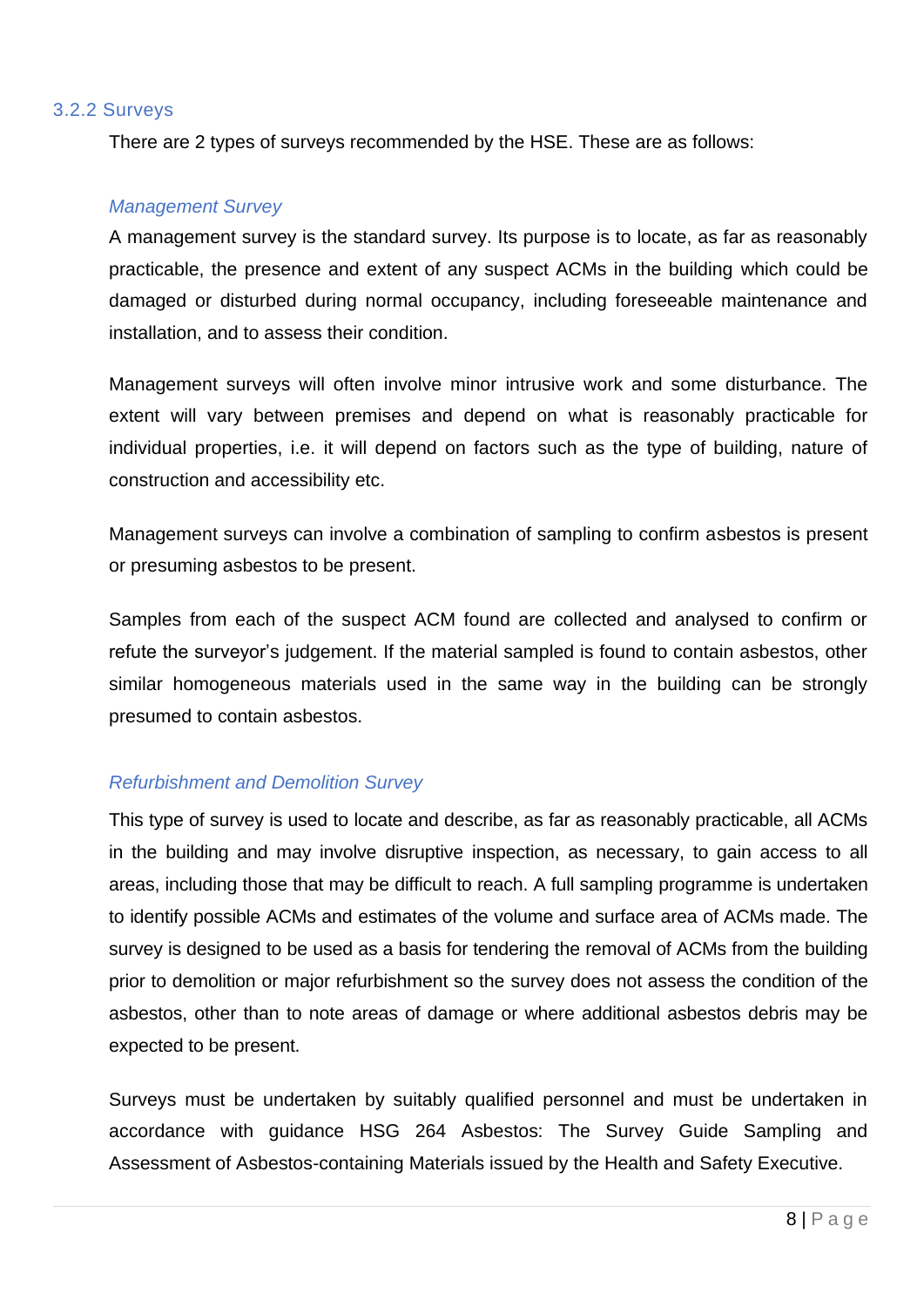Prior to any survey taking place, the Association will provide as much information as possible on the properties to ensure that the surveyor is fully briefed on the property and the risks that exist.

The Association will ensure that surveys are undertaken to a representative sample of properties throughout its stock and phases. The extent of sampling will take account of recommended guidance current at the time.

Where the Association plans to undertake major repair or refurbishment work, the Asbestos Register must be assessed to identify if sufficient information exists; to establish if properties are asbestos free and no or minimal risk will be involved in the planned activity. Where insufficient evidence is available, surveys will be carried out prior to works proceeding. The Register will be subsequently updated and passed to the contractor prior to works commencing.

#### 3.2.3 Asbestos Recording and Treatment

Where asbestos is found within buildings or presumed to arise within buildings, its location and condition must be recorded within the Register and its condition monitored on an ongoing basis.

During void property inspections, the member of the Asset Team carrying out the inspection will record on the void walk-in sheet if any asbestos containing materials are suspected of being present.

In order to ensure the safety of workmen and residents, the following factors must be recorded and investigated:

- Information gathered on the type, location, amount and condition of the ACM
- An assessment made on the position of the ACM and its likelihood to be disturbed
- How much ACM is present
- Whether there is easy access to the ACM
- Whether people work near the ACM in a way that is liable to disturb it
- If it is close to areas in which people normally work when it is disturbed
- The number of people who use the area where the ACM is located
- If maintenance work, refurbishment or other work on the premises is likely to be carried out, where the ACM is located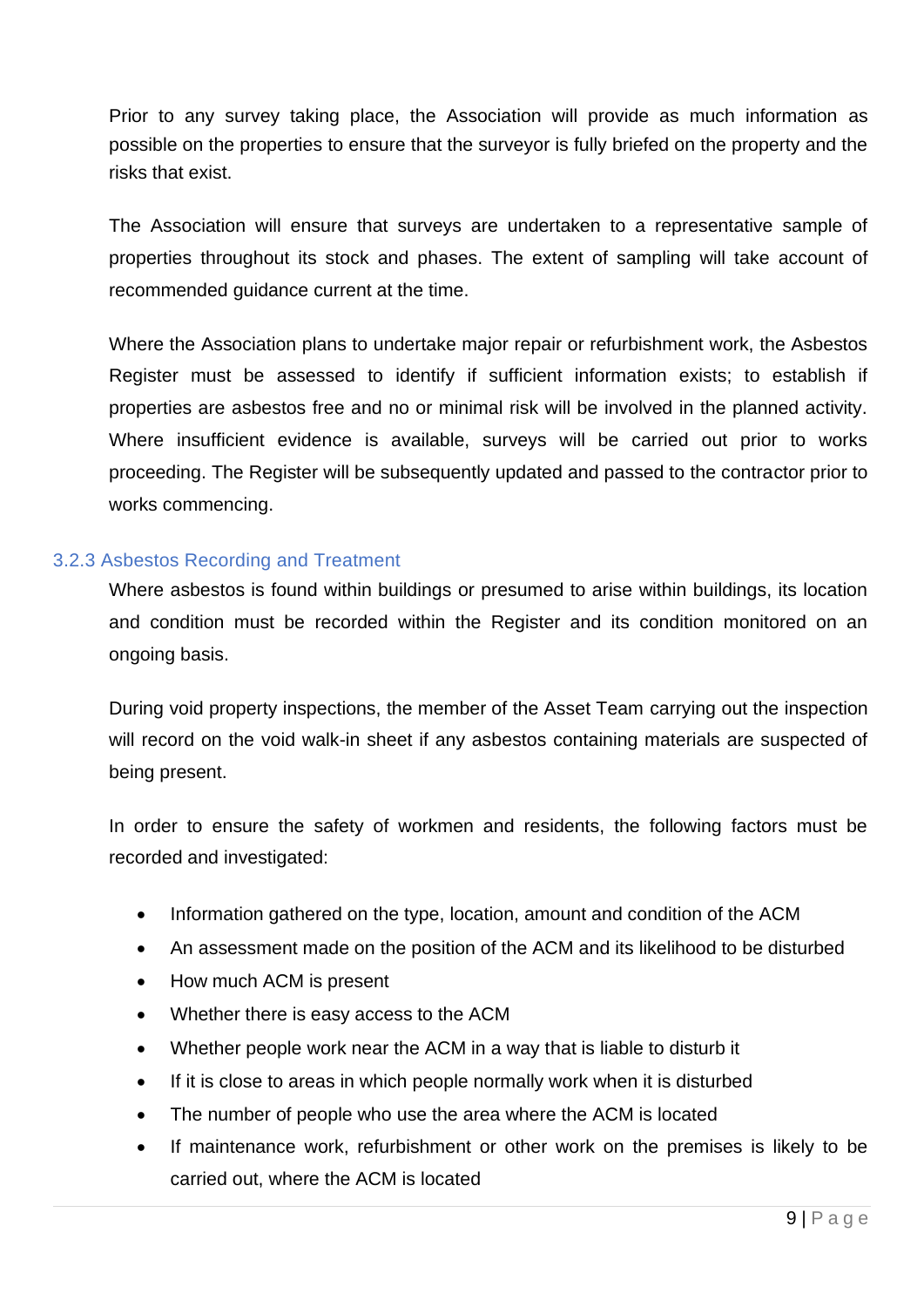All of the above points will be confirmed by the approved surveyor/contractor. The responsibility for the action taken to minimise risk from asbestos is that of the Association; however, advice will be sought from appropriately qualified personnel to ensure that appropriate action is taken. A checklist prepared by the Health and Safety Executive is contained in Appendix 2.

The following will be taken into account as issued by the HSE for guidance only:

### • **Asbestos in good condition; and**

- o Not likely to be damaged; and
- o Not likely to be worked on or disturbed;

Will be left in place with the condition monitored and managed to ensure any ACMs are not disturbed.

#### • **Asbestos in poor condition; or**

- o Is likely to be damaged; or
- o Is likely to be disturbed

Need to decide whether it should be repaired, sealed, enclosed or removed. Specialist advice on action will be followed.

Where it is decided to leave asbestos in place and manage the situation, the details will be logged in the Register. Where asbestos is known to be present, and does not require removal, a 'flag' will be put on Capita in the interests of health and safety. Whenever work is undertaken in the area, operatives must be informed of the presence of asbestos and a risk assessment of their activities undertaken. If possible, the asbestos material will be labelled for identification purposes. The condition of the material will be monitored at regular intervals and its condition noted on the Register. Tenants/owners will be advised in writing of any future, positive asbestos samples. Contractors should provide Risk Assessments prior to any removal works taking place.

If deterioration is noted, a reassessment of the situation will be made, and appropriate action taken and recorded. Where it is decided that asbestos must be repaired, this will be recorded on the Register noting the appropriate action and date of action. All work to asbestos will be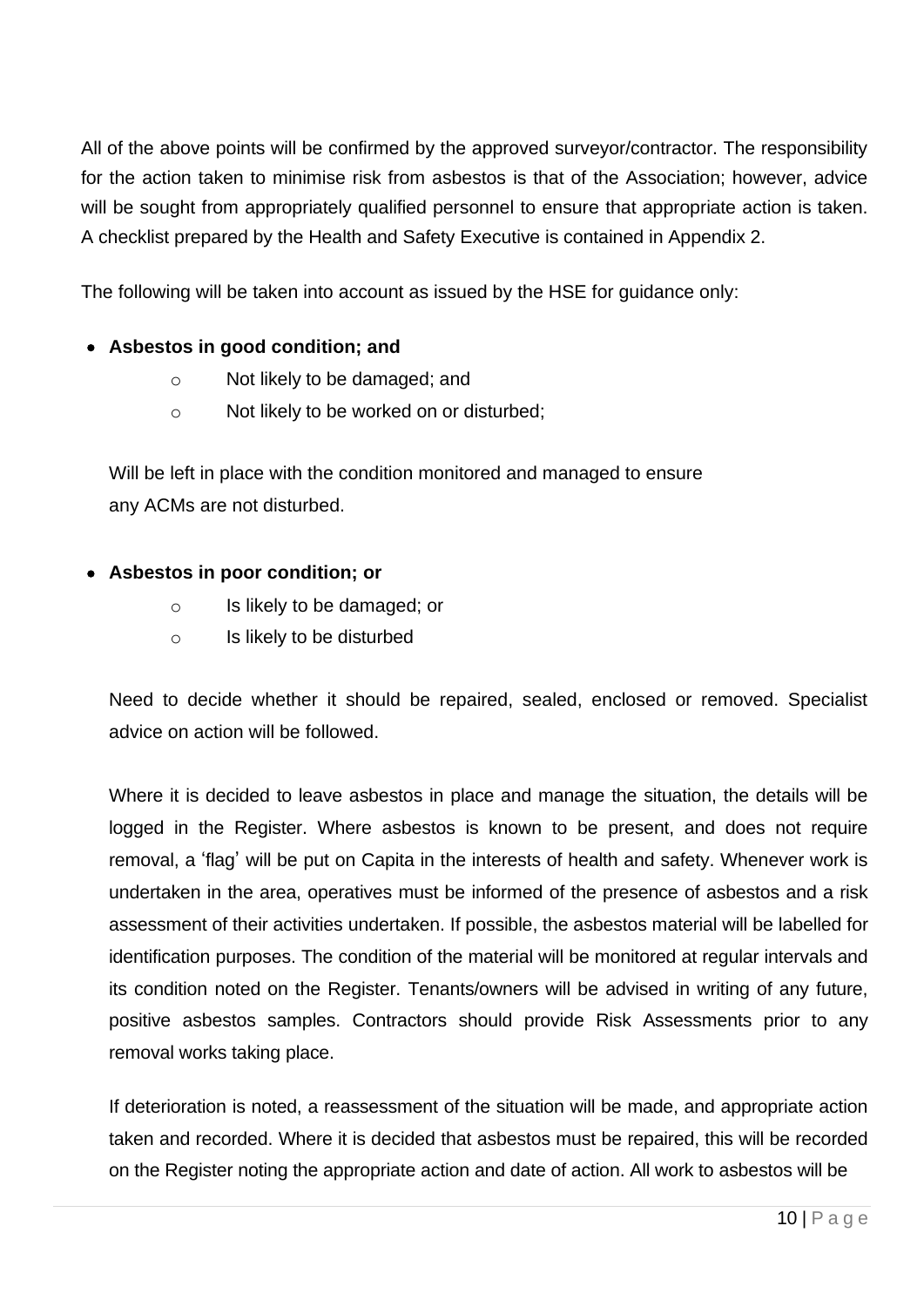undertaken under strict health and safety guidelines and will only be carried out by operatives who are properly licensed and trained to undertake the work.

Where asbestos must be removed, this should also be recorded on the Register. All removal work will be undertaken under strict health and safety guidelines; again, only by operatives who are licensed and trained. The Association will expect any licensed contractor, acting on its behalf, to ensure that all asbestos material is disposed of in the appropriate manner, adhering to health and safety guidelines. The Association will insist that a removal certificate is received, and a copy recorded within the register.

Where workers or contractors are working in areas where asbestos is located, they will be informed of its presence. The Association will request that the licensed contractors, responsible for removing the asbestos, ensure that the following precautions are taken:

- Provide a risk/method statement prior to carrying out any works;
- Keep everyone out of the area who does not need to be there;
- Take care not to create dust:
- Keep the material wet, whenever possible;
- Wear a suitable respirator and protective clothing; and
- Clean up with a vacuum cleaner, which complies with BS 5415 (Type 'H').

The Association will stipulate within the contract that licensed contractors, responsible for removing the asbestos ensure that they **do not:**

- Break up large pieces of asbestos materials
- Use high speed power tools as they create high levels of dust
- Expose other workers who are not protected
- Take protective clothing home to wash

The HSE publish guidance on working safely with asbestos; **Asbestos Essentials Task Manual (HSG210), Fourth Edition.** Contractors will be referred this manual.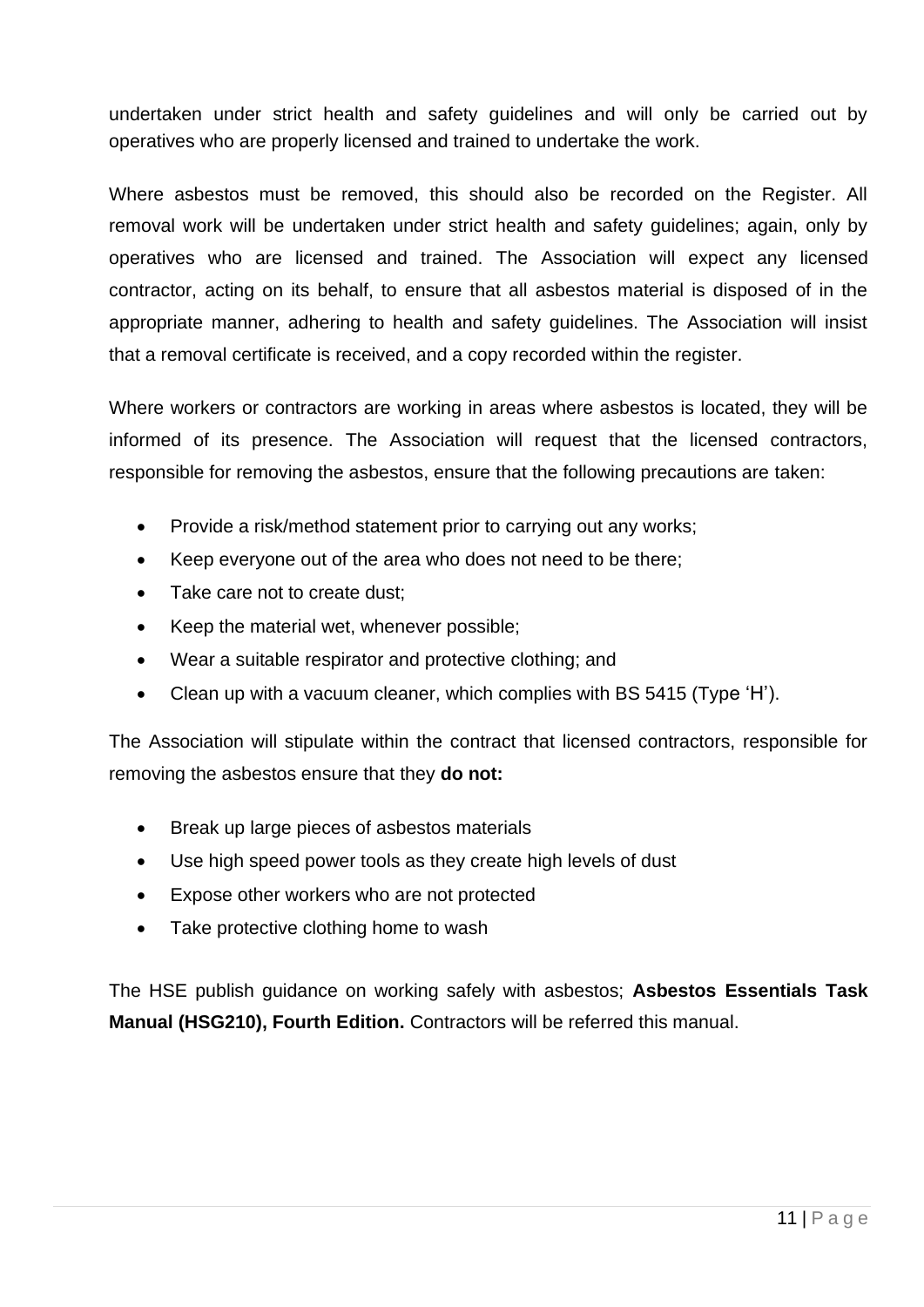# Section 4: Compliance and Complaints

## 4.1 Monitoring and Review of Register and Plan

- 4.1.1 The Association will undertake a regular monitor and review of both the Register and Plan, by the Asset Manager, to ensure that the actions taken to protect the public and operatives from the risks posed by asbestos are appropriate.
- 4.1.2 The Register will be updated on an ongoing basis as identification is made or areas are deemed to be clear of asbestos. Work undertaken near or around areas containing asbestos will also be recorded. The Register is available on the LHA "H Drive" and is available as read only by all staff.
- 4.1.3 The Register and Plan will be reviewed annually to ensure that appropriate action is being taken.
- 4.1.4 The Association will ensure that members of the Asset Management Team attend training on the management of asbestos at regular intervals, to ensure that the Association is kept abreast of any new legislation and guidance.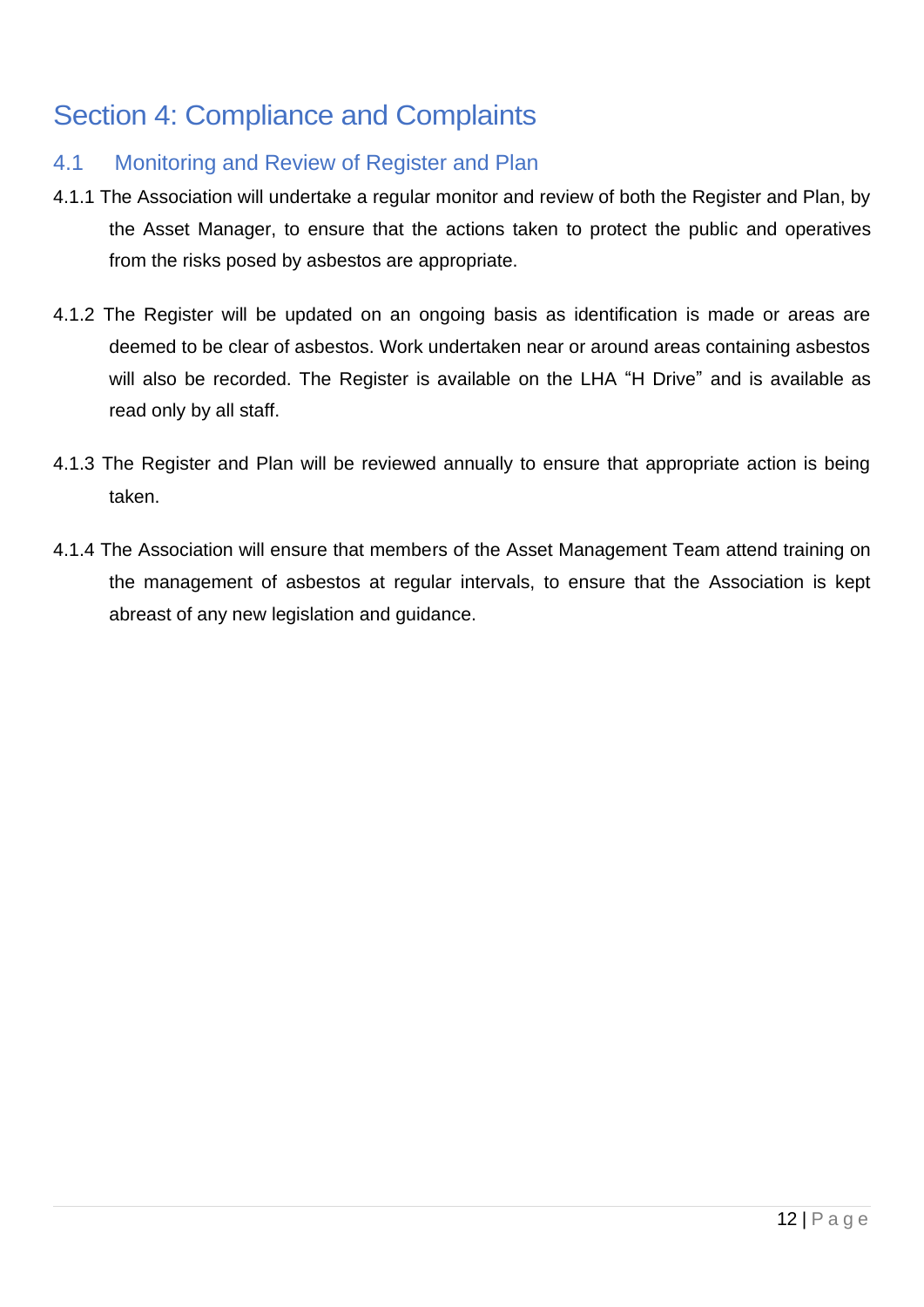# Section 5: Review of Asbestos Treatment and Recording Policy

5.1 This policy will be reviewed every 3 years (or sooner to comply with any new legislation) to ensure that the appropriate amendments are made. All staff and relevant third parties will be informed of any changes. Continuously subjecting our Policy to review will ensure that its effectiveness is maintained, and that feedback can be acted upon in a reasonable time frame.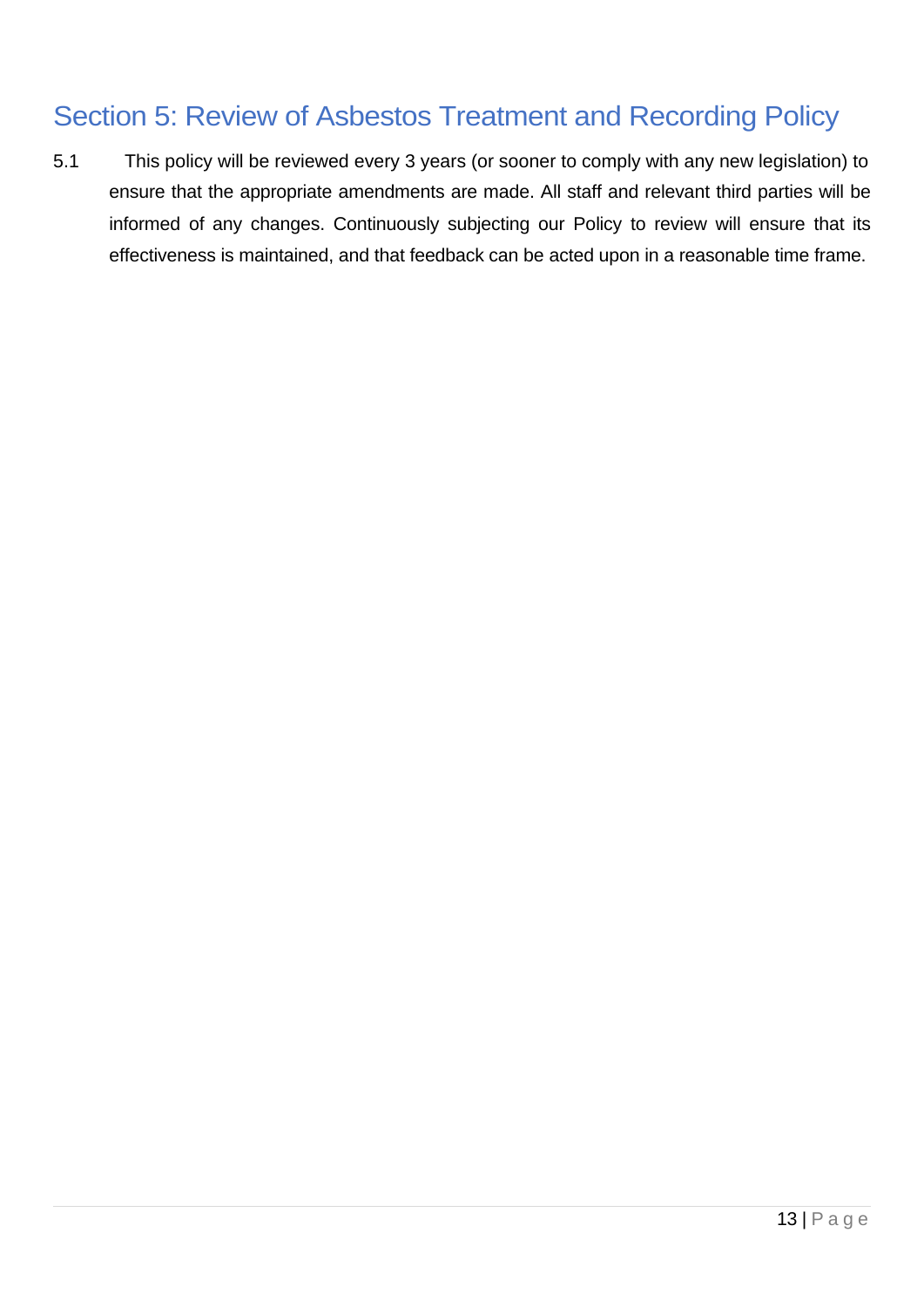## APPENDIX 1: EQUALITY IMPACT ASSESSMENT

| <b>TITLE OF POLICY:</b>                                                                                                                                                            | <b>Asbestos Treatment and Recording</b>                                                                                                                                                                                                                    |
|------------------------------------------------------------------------------------------------------------------------------------------------------------------------------------|------------------------------------------------------------------------------------------------------------------------------------------------------------------------------------------------------------------------------------------------------------|
|                                                                                                                                                                                    | <b>Policy</b>                                                                                                                                                                                                                                              |
| <b>Strategic Outcome:</b>                                                                                                                                                          | To ensure tenants, staff and contractor safety<br>acting as a responsible<br>landlord<br>and<br>by<br>employer in terms of asbestos regulations.                                                                                                           |
| What is the purpose of the<br>proposed Policy?                                                                                                                                     | The purpose of the Asbestos and Recording Policy<br>is to implement effective systems and procedures<br>to ensure tenants, staff and contractors are not<br>exposed to ACMs unnecessarily                                                                  |
| <b>Protected Characteristic Groups</b><br>affected by the Policy                                                                                                                   | N/A                                                                                                                                                                                                                                                        |
| Who is the target audience of this policy<br>or who is intended to benefit from the<br>proposed policy and how? (ie.<br>employees, service users, management<br>committee etc.)    | Safety and well being of all LHA tenants, staff and<br>contractors working on behalf of the Association.                                                                                                                                                   |
| List any existing documents, evidence,<br>research which have been used to<br>inform the EIA (this must include<br>relevant data used in this assessment)                          | Asbestos Register, Asbestos Reports.                                                                                                                                                                                                                       |
| Has any consultation involvement been<br>undertaken with the Protected<br>Characteristic Groups to inform this<br>assessment? (please provide details of<br>who and how consulted) | N/A                                                                                                                                                                                                                                                        |
| What is the actual likely impact?                                                                                                                                                  | The policy will raise tenants, staff and contractor<br>awareness of any areas where it is thought or<br>suspected that ACMs may be present.                                                                                                                |
| How have you, or will you, put the<br>Policy into practice, and who is or<br>will be responsible for delivering it?                                                                | The CEO has overall responsibility for the<br>implementation of this policy. As with other<br>policies, following approval from the Management<br>Committee, the policy will be distributed to all<br>staff and discussed at team meetings.                |
| How does the Policy fit into our wider<br>or related policy initiatives?                                                                                                           | The policy supports our mission to deliver high<br>quality and cost-effective housing services<br>designed to meet the needs of existing and future<br>customers, whilst the safety and well-being of our<br>tenants, staff and contractors are paramount. |
| Do you have a set budget for this work?                                                                                                                                            | Yes. Allowance is set aside with the AM budget for<br>future asbestos reports and removal, as and when<br>required.                                                                                                                                        |